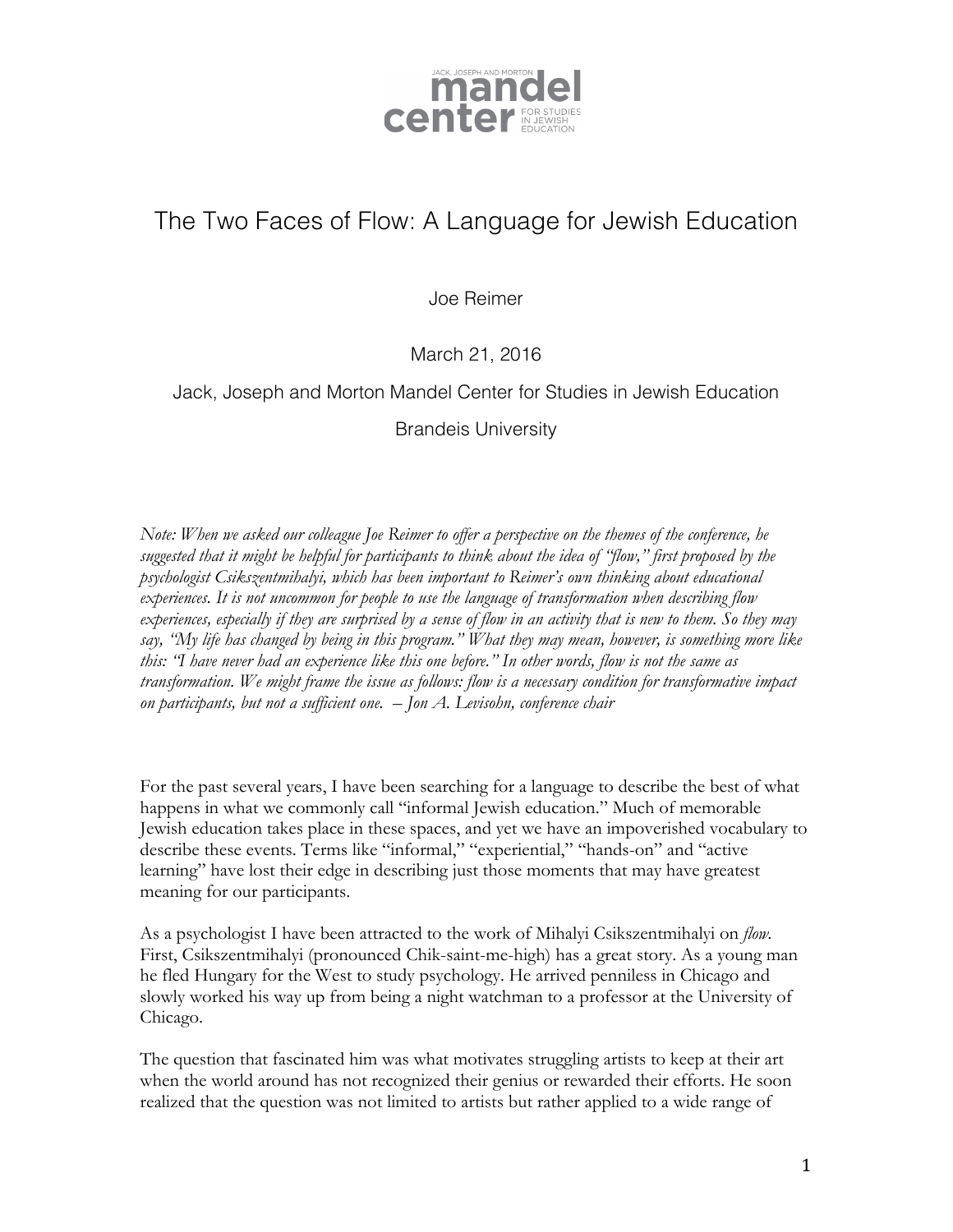individuals with interests not widely recognized and rewarded: amateur photographers, chess players, stamp collectors and mountain climbers. None of these were likely to get rich pursuing their passion, and yet they persisted. What kept them going?

After studying these people and their practices, Csikszentmihalyi came up with the concept of *flow*. Flow is that experience of being so intensely engaged in an activity of your choosing that you lose a sense of time and self-consciousness. You feel high on the satisfaction of having tackled the problem or product you are working on. Flow is *not* what you experience lying on a beach, soaking up the sun. Daydreamers are not in a state of flow. Rather, flow is more likely to be experienced by dancers working out the steps of a demanding choreography and then, after much effort, getting into the flow of the dance as it should be danced.

But is flow limited to the intense few who spend their free time in dance studios or climbing mountains? Csikszentmihalyi studied flow in places like factories, high schools and living rooms. He found that most people can experience flow. But there are conditions that make achieving a state of flow more or less likely. Very few people experience flow watching their favorite TV shows. High school students typically experience flow in some classes but not in many others. And adults are more likely to experience flow at work than on the weekends at home. You are most likely to experience flow in a situation where you are engaged and when you feel challenged by the task at hand. You will not experience flow if you are made anxious by the demands, on the one hand, or if you are bored by a lack of consistent feedback on the other. (So, for those who are familiar with the learning theorist Lev Vygotsky, there is a relationship between flow and ZPD, the Zone of Proximal Development.)

What has flow to do with Jewish education?

Let's begin with the obvious: in our culture, Jewish living and learning is most commonly construed as a leisure-time activity with which people must choose to engage and for which there are not many obvious economic or social rewards. So what are the available incentives? For some, feeling part of a community and a historical tradition provides psychic benefits. Some enjoy spending time with family and friends in particularly Jewish ritual or cultural contexts. Others are motivated by a search for spiritual meaning. But when people ask, "Should I invest more time and energy in Jewish pursuits?", they are often seeking a more immediate payoff to motivate their participation. To my mind the best available motivator is the experience of flow.

The Jewish educators who have presented at this conference intuitively know this about flow. When a busy 40 year old is selected for a Wexner Heritage program, or a college bound 17 year old for a Bronfman program, those individuals have choices about how to spend their time. Whatever draws them to participate, they will only succeed in these demanding programs to the extent that they experience flow while participating. In these programs you actually have to engage and enjoy the learning. You may find it a struggle and at times feel down on the process, but by the end you have to feel the joy and excitement of these programs to get much out of them. You may or may not be transformed by the experience. But that joy and excitement, in the experience of the program itself, is what we mean by flow.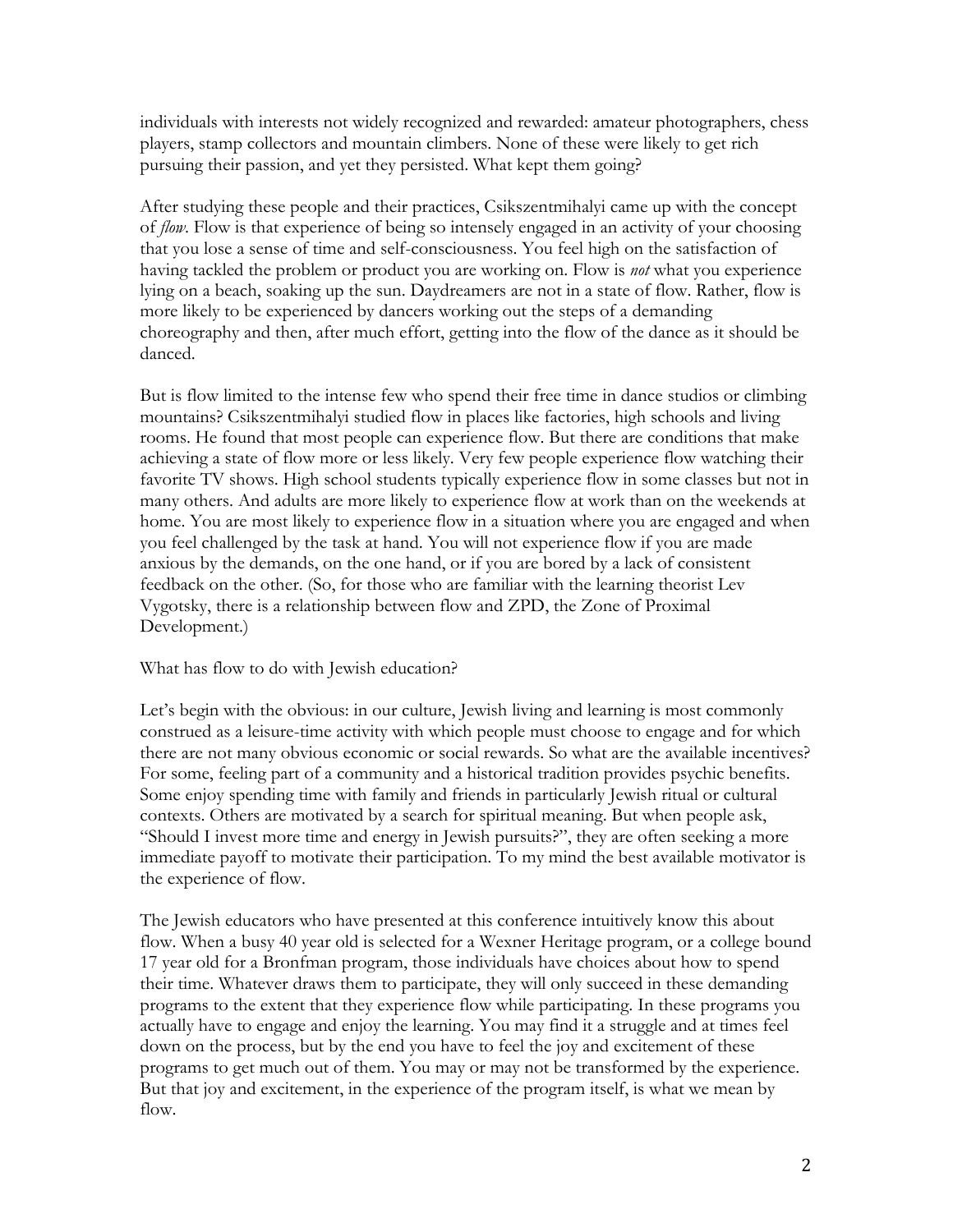But is it enough that the participants experience flow and feel that their life has somehow changed? Yesterday I heard a clear answer to that question: No. Jay Moses said it most explicitly in discussing the Wexner Heritage program. He said (in paraphrase), "It is great that people feel their lives have been changed and enriched. But that is not the goal of the program. If they do not go out after the program and change their Jewish community for the better, the program has failed to meet its primary objective." Becky Voorwinde put in different terms. She said a primary goal of the Bronfman Youth Fellowship is "to create a beit midrash in your mind." That means that, after participating in peer-led intensive Jewish study during the programs, participants would do more than glow in the flow of that experience. They would continue that group conversation in their minds and in subsequent contacts with their peers. Having the experience on your own is not enough.

To capture what I heard from Jay and Becky, I need to add a second face to this discussion of flow. Keith Sawyer, who was a doctoral student of Csikszentmihalyi and is now a professor at Washington University, has developed the concept of *group flow.* Sawyer's background is as a jazz pianist. He first got interested in studying flow from observing how differently the bands he played with performed on different nights. Sometimes they would just run through their routines and wait to get paid. But on other nights they would really get into the music and begin to jam. The jamming was never rehearsed; it just would happen when the audience was attentive and encouraging and the players felt inspired and took off. Jamming never involved just one of two players. It was either the whole ensemble or it did not work. Sawyer realized this flow was a group phenomenon and different from what Csikszentmihalyi had been describing.

What characterizes group flow? From his studies of groups at work, Sawyer found that group flow is most likely to happen under these conditions. First, the group members have to be competent in their skills and have developed a repertoire of patterned practices that they perform together. Second, there has to be relative equality among the group members without any one member dominating the others. Members have to respect one another and be open to each other's input. Third, they have to be working on an open-ended problem or task for which there are no predetermined solutions. Fourth, they have to feel free to innovate, to follow the group's developing intuitions. They need to be ready to go wherever their improvisation will take them.

Group flow is not a common phenomenon. Few groups work under these conditions. It is more common that there is a hierarchy of control with the person or people in charge having a predetermined goal in mind. Then the group members move at the direction of the leaders. They wait for the right cues and limit their participation to following what is expected. But in some of the Jewish educational programs that we have been discussing, there is the potential for group flow.

Let me return to the Wexner Heritage program as an example. Jay told of a Wexner group in Seattle where the members set this goal: How can we create targets of opportunity for giving back to our Jewish community? They had taken to heart the challenge to give back and decided not to leave that decision to individual members. Rather, they deliberated as a group and generated their best ideas about those targets of opportunity. I imagine the Wexner staff stepped back and let the participants take charge of their deliberation. I also imagine that, by